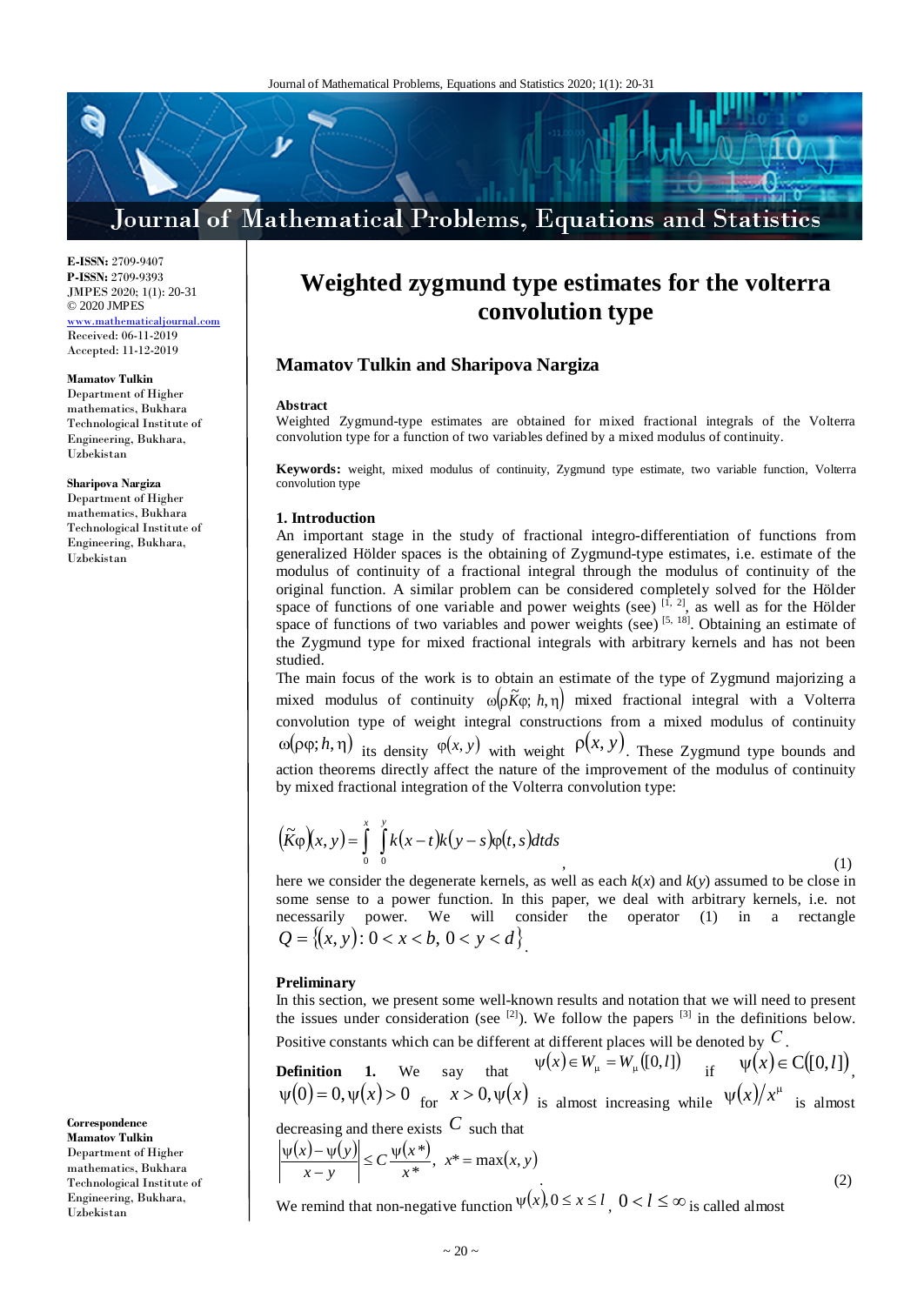Increasing (decreasing) if  $\psi(x) \le C \psi(y)$  for all  $x \le y$  ( $x \ge y$  resp.) this notion being due to S. Bernstein.

**Definition 2.** We say that  $\psi(x) \in W^*_{\mu}$  if  $\psi(x) \in W^*_{\mu}$  and  $\psi(x)/x^{\mu-\epsilon}$  is almost increasing for all  $\epsilon > 0$ . We shall also need the following modification of the Definition 2.

**Definition 3**. We say that a non-negative function  $k(x)$  on [0,*l*] belongs to the class  $V_{\lambda}$ ,  $\lambda > 0$ , if 1)  $k(x) \neq 0$ ,  $x^{\lambda} k(x)$  - is almost increases and  $x^{\lambda} k(x)$   $_{x=0} = 0$ ;

2) there exists  $\varepsilon$ ,  $0 < \varepsilon < \lambda$ , such that  $x^{\lambda-\varepsilon}k(x)$  is almost decreases;

3) there exists  $C$  such that

$$
\left| \frac{k(x_1) - k(x_2)}{x_1 - x_2} \right| \le C \frac{k(x^*)}{x^*}, \ x^* = \max(x_1, \ x_2).
$$
\n(3)

**Remark 1.**  $x^{\lambda}k(x) \in W_{\lambda}^* \implies k(x) \in V_{\lambda}$  and  $k(x) \in V_{\lambda} \implies k(x) \in W_{\lambda}$ .

**Definition 4**. Let given bounded on [*a*, *b*] function  $\varphi(x)$ . Under modulus of continuity  $\varphi(x)$  understood expression  $\sup |\varphi(x+h) - \varphi(x)| = \omega(\varphi; \delta), \ 0 < \delta \leq b - a$ .  $h \in [0, \delta]$ 

**Definition 3**. We denote by  $\Phi^1$  function class  $\omega(\delta) \in (0, b - a]$  and satisfying the conditions

- 1)  $\omega(\delta) > 0$  in (0, *b*-*a*],  $\lim_{\delta \to 0} \omega(\delta) = 0$ ;
- 2)  $\omega(\delta) \uparrow \text{in}(0, b-a];$
- 3)  $\omega(\delta_1 + \delta_2) \leq \omega(\delta_1) + \omega(\delta_2)$ .

Below in the estimates we need inequalities:

1) if  $\omega(\varphi; h)$  is modulus continuity, then we have

$$
x_2 \omega(\varphi; x_1) \le C x_1 \omega(\varphi; x_2), x_2 \le x_1;
$$
\n<sup>(4)</sup>

2) if 
$$
k(x) \in V_{\lambda}
$$
, then  
\n
$$
x_1^{\lambda}k(x_1) \le Cx_2^{\lambda}k(x_2) \text{ and } \exists 0 < \varepsilon < \lambda, x_2^{\lambda-\varepsilon}k(x_2) \le Cx_1^{\lambda-\varepsilon}k(x_1), x_1 \le x_2;
$$
\n(5)

$$
y^{\mu}\psi(x) \le C x^{\mu}\psi(y), \quad x \ge y \tag{6}
$$

4) if  $0 < \alpha < 1$  then  $\frac{\omega(\varphi, h)}{h^{\alpha}} \le C \int_{0}^{h} \frac{\omega(\varphi, t)}{t^{1+\alpha}}$ *dt t*  $c \int_{1+\alpha}^{n} \frac{\omega(\varphi, t)}{1+\alpha}$ *h h*  $\boldsymbol{0}$  $\frac{1}{\alpha},h\Big)\leq C\int\limits^h\frac{\omega(\varphi,t)}{t^{1+\alpha}}dt$ ;

5) if  $\psi(x) \in W$ <sub>u</sub> with  $0 < \mu < 1$  then (1) holds with  $x^*$  replaced both by *x* and *y*:

$$
\left|\frac{\psi(x) - \psi(y)}{x - y}\right| \le C \frac{\psi(x)}{x}, \qquad \left|\frac{\psi(x) - \psi(y)}{x - y}\right| \le C \frac{\psi(y)}{y};\tag{7}
$$

6) if  $\lambda \leq 1$ , then

$$
|x^{\lambda} - y^{\lambda}| \le C(x - y) y^{\lambda - 1}, \quad x \ge y > 0,
$$
\n<sup>(8)</sup>

if  $\lambda \geq 0$ , then

$$
|x^{\lambda} - y^{\lambda}| \le C(x - y)x^{\lambda - 1}, \quad x \ge y > 0.
$$
 (9)

**Lemma 1**. Let  $k(x) \in V$ <sub> $\lambda$ </sub>,  $\lambda > 0$  and  $\omega(x) \ge 0$  be an almost increases function. Then for any  $0 < x < l/2$ , rightly

$$
\omega(x)k(x) \le C \int_{x}^{l} t^{-1} \omega(t)k(t)dt.
$$
\n(10)

Below we follow some technical estimations suggested in [5] for the case of one-dimensional Riemann-Liouville fractional integrals. We denote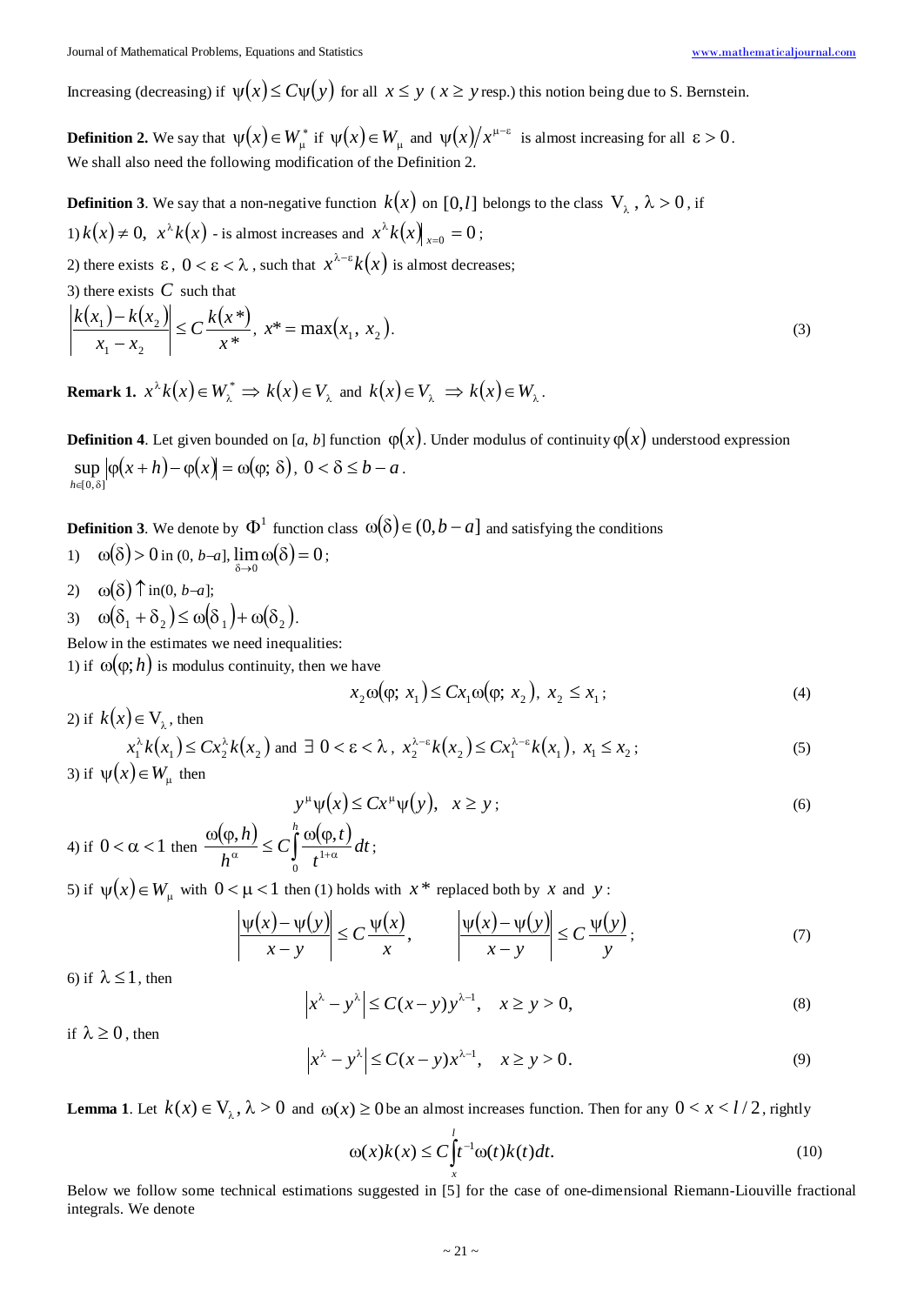$$
B(x, y; t, s) = \frac{\rho(x, y) - \rho(t, s)}{\rho(t, s)(x - t)^{1 + \alpha}(y - s)^{1 + \beta}},
$$
\n(11)

where  $0 < \alpha, \beta < 1, 0 < t < x < b$ ,  $0 < s < y < d$  and

$$
B_1(x,t) = \frac{\rho(x) - \rho(t)}{\rho(t)(x-t)^{1+\alpha}} \text{ and } B_2(y,s) = \frac{\rho(y) - \rho(s)}{\rho(s)(y-s)^{1+\beta}}.
$$
 (12)

In the case  $\rho(x, y) = \rho(x)\rho(y)$  we have

$$
B(x, y; t, s) = B_1(x, t)B_2(y, s) + \frac{B_1(x, t)}{(y - s)^{1 + \beta}} + \frac{B_2(y, s)}{(x - t)^{1 + \alpha}}.
$$

 $\mathcal{L}$ 

Let also

$$
D_1(x, h, t) = B_1(x + h, t) - B_1(x, t), t, x, x + h \in [0, b], h > 0,
$$
  
\n
$$
D_2(y, \eta, s) = B_2(y + \eta, s) - B_2(y, s), s, y, y + \eta \in [0, d], \eta > 0.
$$

**Lemma 2**. Let  $\rho(x) = \psi(x-a)$ ,  $\psi(x) \in W_\mu$ ,  $\mu \in \mathbb{R}^1$  and  $k(x) \in V_\lambda$ ,  $\lambda > 0$ . Then

$$
|B_1(x,t)| \le C \left(\frac{x-a}{t-a}\right)^{\max(\mu-1,0)} \frac{x-t}{t-a} k(x-t), \tag{13}
$$

$$
|D_1(x, h, t)| \le C \left(\frac{x + h - a}{t - a}\right)^{\max(\mu - 1, 0)} \frac{h}{t - a} k(x + h - t).
$$
 (14)

**Proof.** Let  $\mu < 1$ , then from (2) and (8) имеем

$$
|B_1(x,t)| = \left|\frac{\psi(x-a) - \psi(t-a)}{\psi(t-a)}k(x-t)\right| \leq \frac{x-t}{t-a}k(x-t).
$$

If  $1 \leq \mu$ , then from inequalities (2) and (6), we have

$$
|B_1(x,t)| \leq \left| \frac{\psi(x-a)}{\psi(t-a)} - 1 \right| k(x-t) \leq C \left| \frac{(x-a)^{\mu} - (t-a)^{\mu}}{(t-a)^{\mu}} \right| k(x-t) \leq C \left( \frac{x-a}{t-a} \right)^{\mu-1} \frac{x-t}{t-a} k(x-t).
$$

Now let's estimate  $D_1(x, h, t)$ . Let  $\mu < 1$  then from inequalities (2), (6), (3) and (5), we obtain

$$
|D_1(x, h, t)| \leq \left| \frac{\psi(x+h-a) - \psi(x-a)}{\psi(t-a)} \right| k(x+h-t) +
$$
  
+ 
$$
\left| \frac{\psi(x-a) - \psi(t-a)}{\psi(t-a)} \right| |k(x+h-t) - k(x-t)| \leq C \left[ \frac{h}{x-a} \frac{\psi(x-a)}{\psi(t-a)} k(x+h-t) +
$$
  
+ 
$$
\frac{(x-a)\psi(t-a)k(x+h-t)}{(t-a)\psi(t-a)(x+h-t)} h \right] \leq C \left[ \frac{h}{x-a} \left( \frac{x-a}{t-a} \right)^{\mu} k(x+h-t) +
$$
  
+ 
$$
\frac{h}{t-a} k(x+h-t) \right] = C \frac{h}{t-a} k(x+h-t) \left[ \left( \frac{x-a}{t-a} \right)^{\mu-1} + 1 \right].
$$

Since  $\mu < 1$  then

$$
|D_1(x, h, t)| \le C \frac{h}{t-a} k(x+h-t) \left[ \left( \frac{t-a}{x-a} \right)^{1-\mu} + 1 \right] = C_1 \frac{h}{t-a} k(x+h-t).
$$

If  $1 \leq \mu$  then

$$
|D_1(x, h, t)| \le C \left[ h \frac{\psi(x+h-a)}{\psi(t-a)} \frac{k(x+h-t)}{x+h-a} + h \frac{\psi(x-a)}{\psi(t-a)} \frac{k(x+h-t)}{x-a} \right] \le
$$
  

$$
\le C \left[ \left( \frac{x+h-a}{t-a} \right)^{\mu-1} \frac{h}{t-a} k(x+h-t) + h \left( \frac{x-a}{t-a} \right)^{\mu-1} \frac{k(x+h-t)}{t-a} \right] \le C h \left( \frac{x+h-a}{t-a} \right)^{\mu-1} \frac{k(x+h-t)}{t-a}.
$$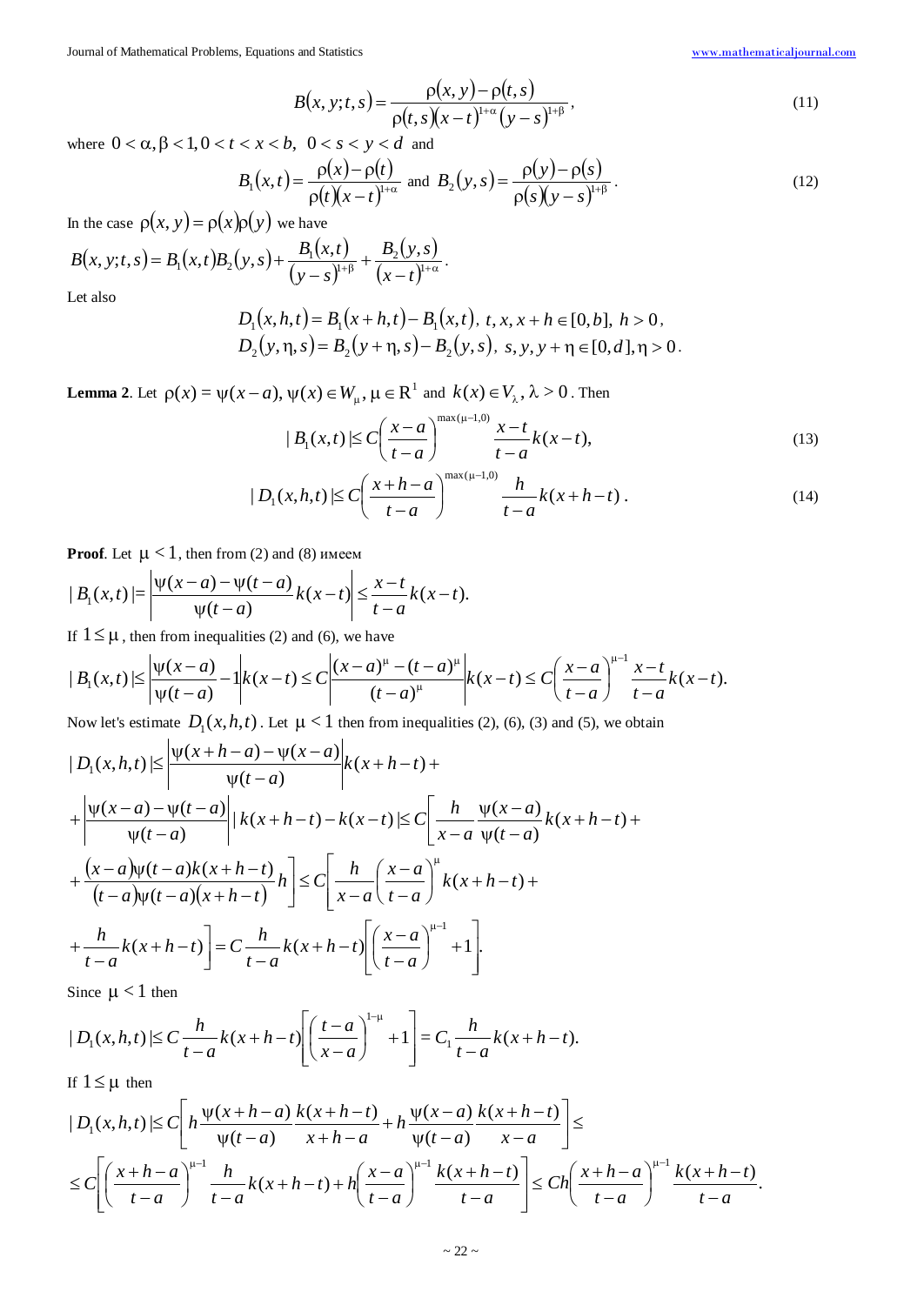Similar estimates hold for  $B_2(y, s)$  and  $D_2(y, \eta, s)$  with  $\rho(y) = y^{\nu}$ .

Consider a one-dimensional integral operator of the Volterra type convolutions

$$
(K\varphi)(x) = \int_{0}^{x} k(x-t)\varphi(t)dt, \quad 0 < x < b. \tag{15}
$$

The following statements are known (see [2]). We use the schemes of the proofs to make the presentation easier for twodimensional case. The following theorem provides a Zygmund type estimate for the integral (15).

**Theorem 1.** Let  $k(x) \in V$ ,  $0 < \lambda < 1$  and  $\varphi(x) \in C([0, b])$ ,  $\varphi(0) = 0$ . Then for integral (15), the following estimate is valid

$$
\omega(K\varphi, h) \le C \left( hk(h)\omega(\varphi, h) + h \int_{h}^{b} \frac{k(t)\omega(\varphi, t)}{t} dt \right)
$$
(16)

**Proof.** The integral (15) will be presented in the form

$$
(K\varphi)(x) = \varphi(0)\int_{0}^{x} k(x-t)dt + \int_{0}^{x} k(x-t)[\varphi(t) - \varphi(0)]dt.
$$
  
Since  $\varphi(0) = 0$ , then we have  $f(x) = \int_{0}^{x} g(t)k(x-t)dt$ , where  $\varphi(t) - \varphi(0) = g(t)$ .

Let  $h > 0$ ,  $x, x + h \in [0, b]$ . Consider the difference

$$
\left|f(x+h)-f(x)\right| \leq C \left| \int_{-h}^{0} k(h+t) \left[g(x-t)-g(x)\right] dt + \int_{0}^{x} (k(h+t)-k(t)) \left[g(x-t)-g(x)\right] dt + g(x) \int_{x}^{x+h} k(t) dt \right| =
$$

 $A_1 + A_2 + A_3$ .

Taking (5) and increasing of  $\omega(\varphi, t)$  into account, we have for  $A_1$ 

$$
A_1 \leq \int_0^h \omega(\varphi, t) k(h-t) dt \leq C \omega(\varphi, h) k(h) \int_0^h \left(\frac{h}{h-t}\right)^{\lambda} dt \leq Chk(h) \omega(\varphi, h)
$$

For  $A_2$  applying (3) and (5), we obtain in the case  $h \ge x$ 

$$
A_2 \leq C \int_0^x \frac{k(h+t)}{h+t} \omega(\varphi; t) dt \leq Ch^{1+\lambda-\varepsilon} k(h) \int_0^x \frac{\omega(\varphi; t)}{(h+t)^{1+\lambda-\varepsilon}} dt =
$$
  
= Chk $(h) \int_0^{\frac{x}{h}} \frac{\omega(\varphi, ht) dt}{(1+t)^{1+\lambda-\varepsilon}} \leq Chk(h) \int_0^1 \frac{\omega(\varphi, ht)}{(1+t)^{1+\lambda-\varepsilon}} dt \leq Chk(h) \omega(\varphi, h).$  (17)

In the  $h < x$  we write  $A_2 \leq \left| + \right| = A'_2 + A''_2$  $\mathbf{0}$  $A_2 \leq \left| + \right| = A'_2 + A$ *h*  $\leq \int + \int = A'_2 + A''_2$ For  $A'_2$  the estimate (17) is valid, while for  $A''_2$ , we have

$$
A_2'' \leq Ch \int_h^x \omega(\varphi, t) \frac{k(t)}{t} dt \leq Ch \int_h^b \frac{\omega(\varphi, t)}{t} k(t) dt.
$$

As regards  $A_3$ , we have in the case  $x \le h$ :

$$
A_3 \leq C\omega(\varphi, x)k(x+h)(x+h)^{\lambda}\int_x^{x+h}\frac{dt}{t^{\lambda}} \leq C\omega(\varphi, h)k(h)h.
$$

If  $x > h$ , we use Lemma 1 to obtain

$$
A_3 \leq C\omega(\varphi, x)hk(x) \leq Ch\int_x^b \frac{k(t)}{t}\omega(\varphi; t)dt \leq Ch\int_x^b \frac{k(t)}{t}\omega(\varphi; t)dt.
$$

Gathering all the estimates for  $A_1$ ,  $A_2$ ,  $A_3$ , we arrive at (16).

**Theorem 2.** Let  $k(x) \in V_\lambda$ ,  $0 < \lambda < 1$ ,  $\rho(x) = \psi(x - a)$ ,  $\psi(x) \in W_\mu$ ,  $0 < \mu < 1 + \lambda$ . Assume that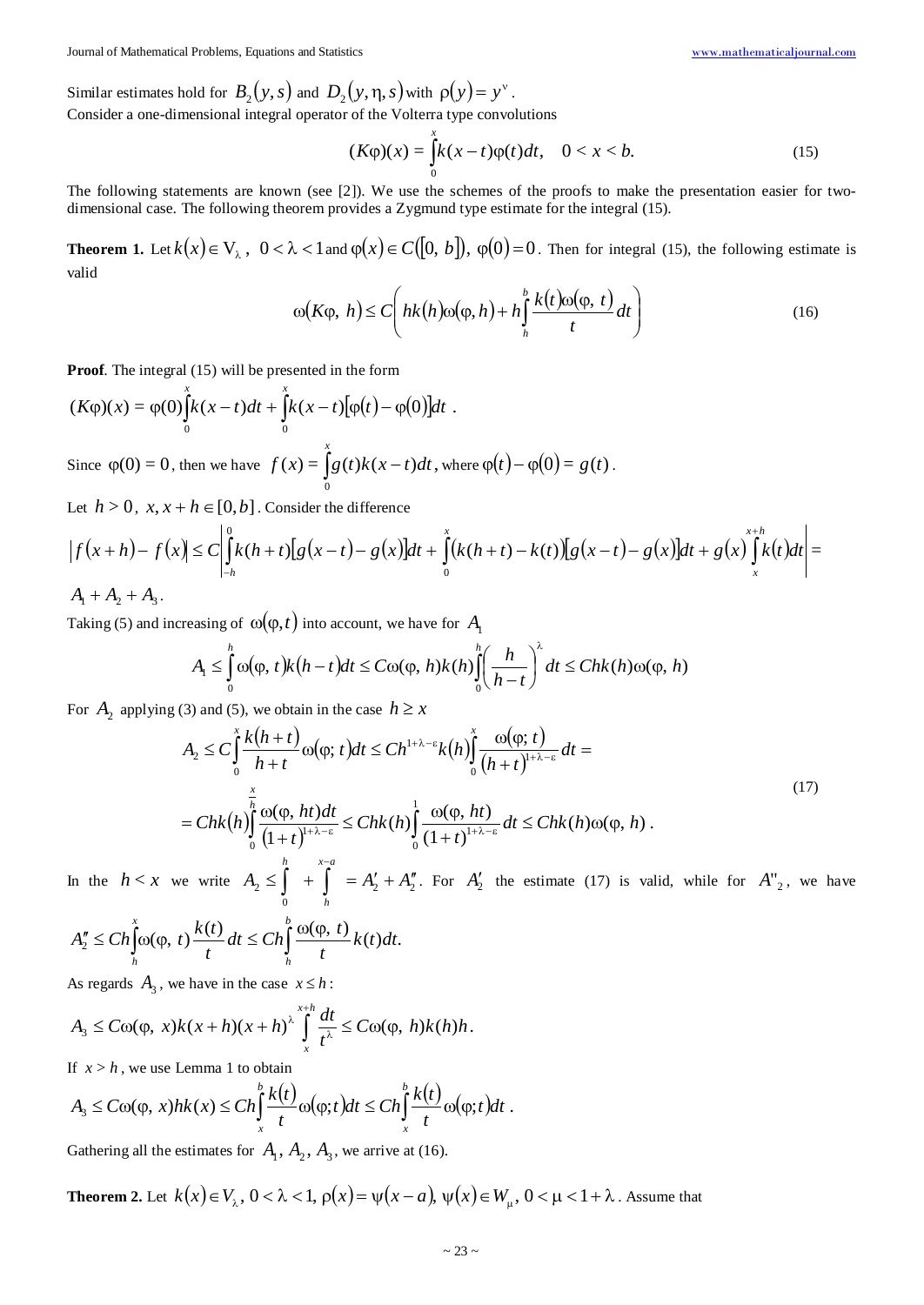1)  $\rho(x)\rho(x) \in C([a,b])$  and  $\rho(x)\rho(x)|_{x=a} = 0$ ; 2)  $\int t^{-\gamma} \omega(\rho \varphi, t) dt < \infty$ ,  $\gamma = \max(1, \mu)$ −  $\int_{-\gamma}^{\gamma} \omega(\rho \varphi, t) dt < \infty$ ,  $\gamma = \max(1,$  $\boldsymbol{0}$ *b a*  $t^{-\gamma} \omega(\rho \varphi, t) dt < \infty$ ,  $\gamma = \max(1, \mu)$ . Then the following Zygmund type estimate holds:

$$
\omega(\rho K \varphi, h) \le C h^{\gamma} k(h) \int_{0}^{h} \frac{\omega(\rho \varphi, t)}{t^{\gamma}} dt + C h \int_{h}^{h-a} \frac{\omega(\rho \varphi, t)}{t} k(t) dt , \qquad (18)
$$

if  $0 < \mu < 1 + \lambda$ .

**Proof.** Let  $\varphi_0(x) = \rho(x)\varphi(x)$  and  $a = 0$  for simplicity. We have

$$
\rho(x)(K\varphi)(x) = \int_0^x k(x-t)\varphi_0(t)dt + \int_0^x B(x,t)\varphi_0(t)dt = F_1(x) + F_2(x),
$$
  
where 
$$
B(x,t) = \frac{\psi(x) - \psi(t)}{\psi(t)}k(x-t).
$$

Since  $\varphi_0 \in C([0,b])$  and  $\varphi_0(0) = 0$  the first term  $F_1(x)$  is covered by Theorem 1. To estimate  $\omega(F_2, h)$  we represent the difference  $F_2(x+h) - F_2(x)$  as

$$
F_2(x+h) - F_2(x) = \int_{x+h}^{x+h} B(x+h,t)\varphi_0(t)dt + \int_{0}^{x} D(x,h,t)\varphi_0(t)dt,
$$
  
where  $D(x,h,t) = B(x+h,t) - B(x,t)$ .

Further

$$
F_2(x+h) - F_2(x) = \int_{x}^{x+h} B(x+h,t) \omega(\varphi_0,t) dt + \int_{0}^{x} |D(x,h,t) \omega(\varphi_0,t) dt = I_1 + I_2.
$$

Estimate of  $I_1$ . Let  $0 < \mu < 1$  at first. Using (13) we have

$$
I_1 \leq C \int_{x}^{x+h} \frac{x+h-t}{t} k(x+h-t) \omega(\varphi_0,t) dt \leq Chk(h) \int_{x}^{x+h} \frac{\omega(\varphi_0,t)}{t} dt.
$$

Given  $\frac{\omega(\varphi_0, t)}{\varphi}$ *t*  $\frac{\omega(\varphi_0,t)}{\varphi_0}$  decreasing, then we obtain

$$
I_1 \leq Chk(h)\int_x^{x+h} \frac{\omega(\varphi_0,t-x)}{t-x}dt = Chk(h)\int_0^h \frac{\omega(\varphi_0,t)}{t}dt.
$$

If  $1 \leq \mu < 2$ , then taking (13)into account, we have

$$
I_1 \leq C \int\limits_x^{x+h} \left(\frac{x+h}{x}\right)^{u-1} \frac{x+h-t}{t} k\big(x+h-t\big) \omega(\varphi_0,t) dt \; .
$$

In the case  $x \leq h$ 

$$
I_1 \leq Ch^{\mu}k(h)\int_x^{x+h}\frac{\omega(\varphi_0,t)}{t^{\mu}}dt \leq Ch^{\mu}k(h)\int_x^{x+h}\frac{\omega(\varphi_0,t-x)}{(t-x)^{\mu}}dt = Ch^{\mu}k(h)\int_0^h\frac{\omega(\varphi_0,t)}{t^{\mu}}dt.
$$

In the case  $x \geq h$ 

$$
I_{1} \leq Ch(x+h)^{u-1}k(h)\int_{x}^{x+h}\frac{\omega(\varphi_{0},t)}{t^{u}}dt = C\frac{hk(h)}{(x+h)^{u-1}}\int_{-h}^{0}\frac{\omega(\varphi_{0},x-t)}{(x-t)^{u}}dt \leq C_{1}x^{u-1}hk(h)\int_{0}^{h}\frac{\omega(\varphi_{0},x+t)}{(x+t)^{u-1}}\frac{dt}{x+t} \leq
$$
  

$$
\leq Chk(h)\int_{0}^{h}\frac{\omega(\varphi_{0},t+x)}{t+x}dt \leq Chk(h)\int_{0}^{h}\frac{\omega(\varphi_{0},t)}{t}dt.
$$

Gathering estimates of  $I_1$  then we have by  $0 < \mu < 2$ 

$$
I_1 \leq Ch^{\gamma}k(h)\int_0^h \frac{\omega(\varphi_0,t)}{t^{\gamma}}dt
$$
, where  $\gamma = \max(1,\mu)$ .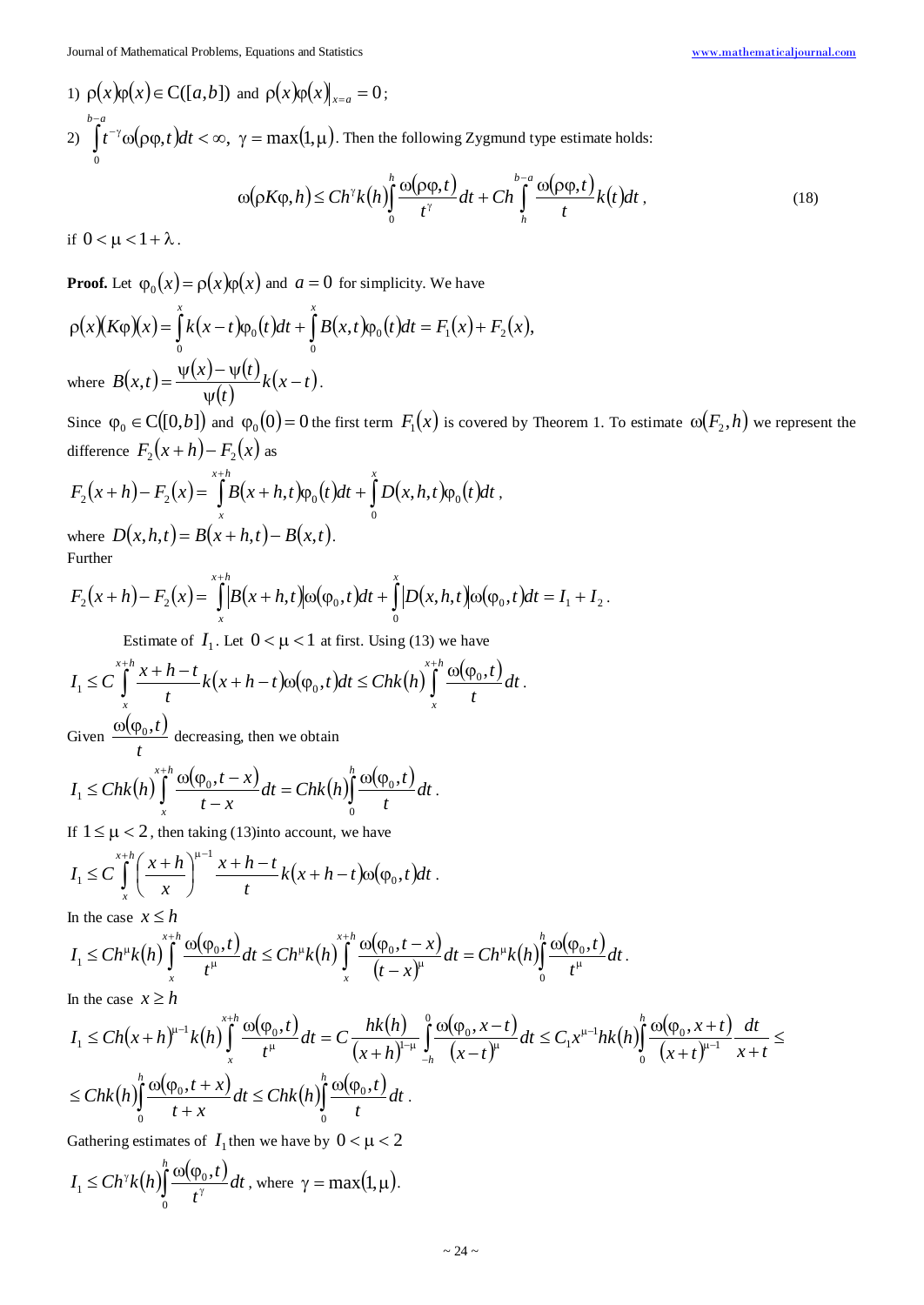Estimate of  $I_2$ . By  $0 < \mu < 1$  used (14) and we have

$$
I_2 \le C h \int_0^x \frac{\omega(\varphi_0, t)}{t} k(x + h - t) dt.
$$
 (19)

If  $x \leq h$ , then

$$
I_2 \leq Chk\big(h\big)\int_0^x \frac{\omega(\varphi_0,t)}{t}dt \leq Chk\big(h\big)\int_0^h \frac{\omega(\varphi_0,t)}{t}dt.
$$

In the case  $x > h$ , we represent (19) as

$$
I_2 \leq C h \left( \int_0^h + \int_{h}^{\frac{x+h}{2}} + \int_{\frac{x+h}{2}}^x \right) \frac{\omega(\varphi_0, t)}{t} k(x+h-t) dt = \Delta_1 + \Delta_2 + \Delta_3.
$$

Since  $t \leq x$  then immediately follow  $\Delta_1 \leq Chk(h) \int_1^h \frac{\omega(\varphi_0, t)}{t}$ *dt t*  $\int_{0}^{n} \frac{\omega(\varphi_{0},t)}{t}$  $\mathbf{0}$  $\sum_{k=1}^n$  ≤  $Chk(h)$   $\int_0^n$   $\frac{\omega(\varphi_0, t)}{t}$  dt. For  $\Delta_2$  taking into account that  $x + h - t \ge t$  we obtain

$$
\Delta_2 \le Ch \int_0^{\frac{x+h}{2}} \frac{\omega(\varphi_0, t)}{t} k(t) \left(\frac{t}{x+h-t}\right)^{\lambda-\varepsilon} dt \le Ch \int_0^b \frac{\omega(\varphi_0, t)}{t} k(t) dt.
$$

For  $\Delta_3$  taking into account that  $x + h - t \le t$ , so

$$
\Delta_3 \le C h \int_{\frac{x+h}{2}}^x \frac{\omega(\varphi_0, x+h-t)}{x+h-t} k(x+h-t) dt.
$$

After replacing  $x + h - t = t$  we obtain

+ *x h*

$$
\Delta_3 \leq Ch \int\limits_h^{2} \frac{\omega(\varphi_0,t)}{t} k(t) dt \leq Ch \int\limits_h^{b} \frac{\omega(\varphi_0,t)}{t} k(t) dt.
$$

Thus for  $I_2$  by  $0 < \mu < 1$  we have

$$
I_2 \leq C \bigg(hk\big(h\big)\bigg(\frac{1}{t}\bigg)\frac{\omega(\varphi_0,t)}{t}dt + h\bigg(\frac{1}{t}\bigg)\frac{\omega(\varphi_0,t)}{t}k\big(t\bigg)dt\bigg).
$$

Let  $1 \leq \mu < 2$ . Taking into account (14) we have

$$
I_2 \le C h \int_0^x \left(\frac{x+h}{t}\right)^{\mu-1} \frac{\omega(\varphi_0, t)}{t} k\big(x+h-t\big) dt \,. \tag{20}
$$

In the case  $x \leq h$  we have

$$
I_2 \leq Ch^{\mu} \int_0^x \frac{\omega(\varphi_0, t)}{t^{\mu}} k(x + h - t) dt \leq Ch^{\mu+1} k(h) \int_0^x \frac{\omega(\varphi_0, t) dt}{t^{\mu}(x + h - t)} \leq Ch^{\mu} k(h) \int_0^x \frac{\omega(\varphi_0, t)}{t^{\mu}} dt \leq
$$
  

$$
\leq Ch^{\mu} k(h) \int_0^h \frac{\omega(\varphi_0, t)}{t^{\mu}} dt.
$$

If  $x > h$ , then we represent the right-hand side of inequality (20) as the sum of three terms

$$
f_2'' \leq C h \left( \int_0^h + \int_{\frac{x+h}{2}}^{\frac{x+h}{2}} + \int_{\frac{x+h}{2}}^x \right) \left( \frac{x+h}{t} \right)^{\mu-1} \frac{\omega(\varphi_0, t)}{t} k(x+h-t) dt = T_1 + T_2 + T_3.
$$

Taking into account that  $x + h \le 2(x + h - t)$  in  $T_1$  we obtain

$$
T_1 \leq Ch \int_0^h \left(\frac{x+h-t}{t}\right)^{\mu-1} \frac{\omega(\varphi_0,t)}{t} k(x+h-t) dt \leq C h \int_0^h k(h) \frac{\omega(\varphi_0,t)}{t} \left(\frac{h}{t}\right)^{\mu-1} dt \leq Ch^{\mu} k(h) \int_0^h \frac{\omega(\varphi_0,t)}{t^{\mu}} dt.
$$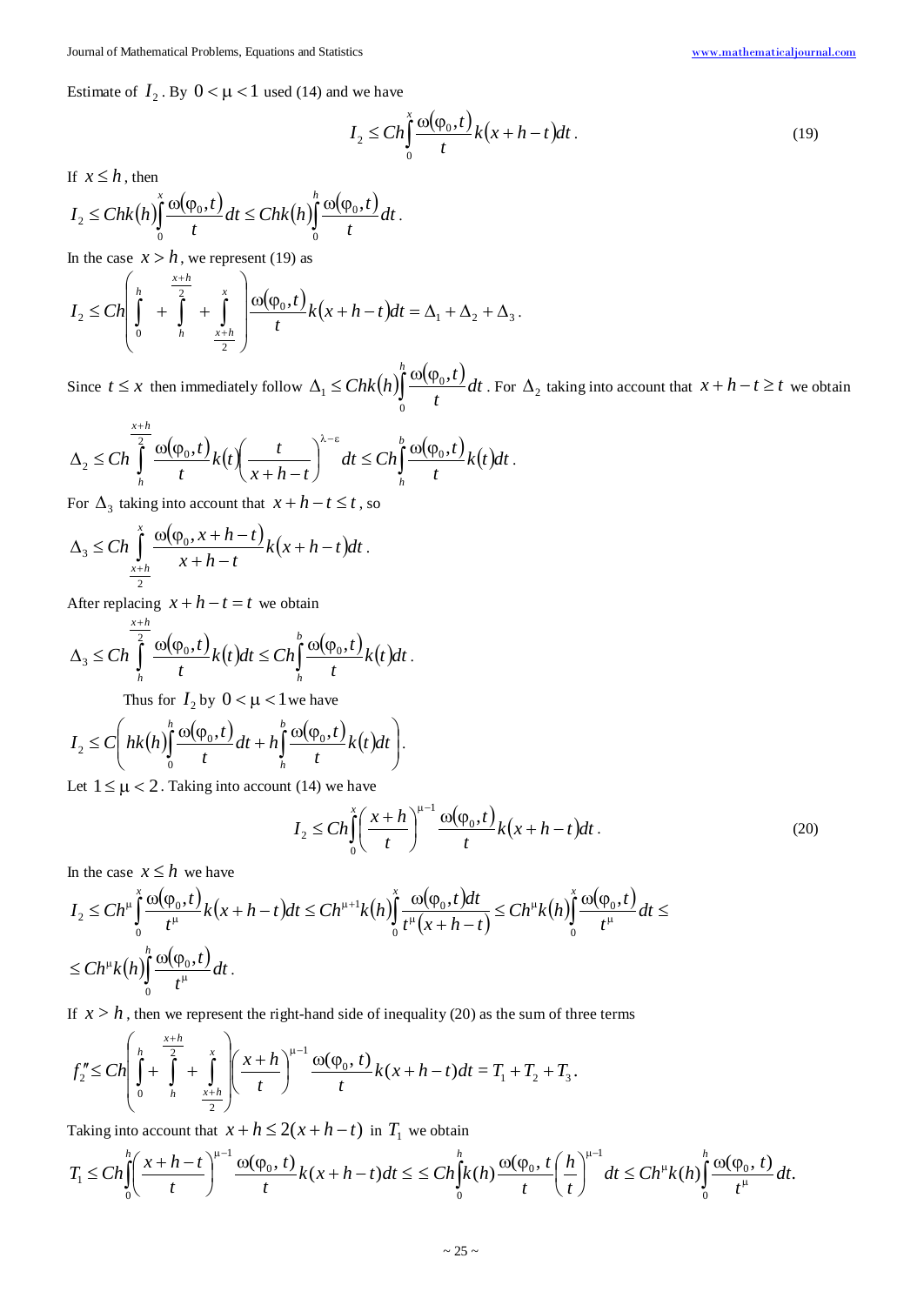Since  $x + h \geq 2t$  than for  $T_2$  we have

$$
T_2 \leq C h \int_{h}^{\frac{x+h}{2}} \left( \frac{x+h}{t} \right)^{\mu-1} \frac{\omega(\varphi_0, t)}{t} k(x+h-t) dt \leq C h \int_{h}^{\frac{x+h}{2}} t^{\mu-1} k(t) \frac{\omega(\varphi_0, t)}{t^{\mu}} dt \leq C h \int_{h}^{\frac{h}{2}} \frac{\omega(\varphi_0, t)}{t} k(t) dt.
$$

To estimate  $T_3$ , we notice that  $t \ge x + h - t$  in  $T_3$ , so  $\frac{\omega(\varphi_0, t)}{t} \le C \frac{\omega(\varphi_0, x + h - t)}{(x + h - t)}$  $x + h - t$  $C \frac{\omega(\varphi_0, x+h-t)}{a}$ *t t*  $+h \frac{\omega(\varphi_0, t)}{\omega} \leq C \frac{\omega(\varphi_0, x + h - t)}{\omega}$ . Then follows that

$$
T_3 \leq Ch \int_{\frac{x+h}{2}}^{x} \left( \frac{x+h}{t} \right)^{\mu-1} \frac{\omega(\varphi_0, x+h-t)}{x+h-t} k(x+h-t) dt \leq Ch \int_{\frac{x+h}{2}}^{x} \frac{\omega(\varphi_0, x+h-t)}{x+h-t} k(x+h-t) dt,
$$

because,  $x + h \leq 2t$ . Having replaced  $\xi = x + h - t$  and passing again to the variable *t*, we obtain

$$
T_3 \leq Ch \int_{h}^{b} \frac{\omega(\varphi_0, t)}{t} k(t) dt.
$$

Collecting all the estimates of  $I_2$  by  $1 \leq \mu < 1 + \lambda$ , we have

$$
I_2 \leq C\bigg(h^{\gamma}k(h)\bigg\{\frac{h}{t^{\gamma}}\frac{\omega(\varphi_0, t)}{t^{\gamma}}dt + h\bigg\{\frac{h}{t}\frac{h(t)}{t}\omega(\varphi_0, t)dt\bigg\}, \ \gamma = \max(1, \mu).
$$

Gathering estimates  $I_1$  and  $I_2$  for  $0 \le \mu < 1 + \lambda$  we have

$$
\left|F_2(x+h)-F_2(x)\right|\leq C\left(h^{\gamma}k(h)\int_0^h\frac{\omega(\varphi_0,t)}{t^{\gamma}}dt+h\int_h^h\frac{k(t)}{t}\omega(\varphi_0,t)dt\right), \text{ where } \gamma=\max(1,\mu).
$$

Let a continuous function  $\varphi(x, y)$  be defined in R<sup>2</sup>. We introduce the necessary notation

$$
\begin{pmatrix}\n1.0 \\
\Delta_h \varphi\n\end{pmatrix}\n(x, y) = \varphi(x + h, y) - \varphi(x, y), \n\begin{pmatrix}\n0.1 \\
\Delta_\eta \varphi\n\end{pmatrix}\n(x, y) = \varphi(x, y + \eta) - \varphi(x, y),
$$
\n
$$
\begin{pmatrix}\n1.1 \\
\Delta_{h, \eta} \varphi\n\end{pmatrix}\n(x, y) = \varphi(x + h, y + \eta) - \varphi(x, y + \eta) - \varphi(x + h, y) + \varphi(x, y),
$$
\nand

 $(x+h, y+\eta) = \left(\frac{1}{\Delta_{h,\eta}}\varphi\right)(x, y) + \left(\frac{0.1}{\Delta_{\eta}}\varphi\right)(x, y) + \left(\frac{1.0}{\Delta_{h}}\varphi\right)(x, y) + \varphi(x, y).$  $(x+h, y+\eta) = \left(\frac{1}{\Delta}h, \eta \varphi\right)(x, y) + \left(\frac{0.1}{\Delta}h \varphi\right)(x, y) + \left(\frac{1.0}{\Delta}h \varphi\right)(x, y) + \varphi(x, y)$  $\begin{pmatrix} 0.1 \\ \Delta_{\eta} \varphi \end{pmatrix} (x, y) + \begin{pmatrix} 1.0 \\ \Delta_h \varphi \end{pmatrix}$  $\left( \Delta_{h,\eta} \varphi \right) (x, y) + \left( \Delta_{\eta} \varphi \right)$  $\setminus$  $\varphi(x+h, y+\eta) = \left(\frac{1}{\Delta_{h,\eta}}\varphi\right)(x, y) + \left(\frac{0.1}{\Delta_{\eta}}\varphi\right)(x, y) + \left(\frac{1.0}{\Delta_{h}}\varphi\right)(x, y) + \varphi(x, y).$  (21)

Now we introduce the following characteristics: 1) Private modules of continuity

$$
\omega(\varphi; \delta, 0) = \sup_{y} \sup_{0 \le h \le \delta} \left( \Delta_h \varphi \right) (x, y) \text{ and } \omega(\varphi; 0, \sigma) = \sup_{x} \sup_{0 \le \eta \le \sigma} \left( \Delta_\eta \varphi \right) (x, y);
$$

2) Mixed modulus continuity of order 1.1

$$
\int_{\alpha}^{1,1} \omega(\varphi; \delta, \sigma) = \sup_{x,y} \sup_{\substack{0 \le h \le \delta \\ 0 \le \eta \le \sigma}} \left| \left( \Delta_{h,\eta} \varphi \right) (x, y) \right|, \text{ where } 0 < \delta \le b, \ 0 < \sigma \le d.
$$

It follows from the definition  $\omega(\varphi; \delta, \sigma)$  that this function belongs in each variable  $\Phi^1$ . In addition, we note that there is an inequality

$$
\omega(\varphi; \delta, \sigma) \le 2 \min \left\{ \omega(\varphi; \delta, 0), \ \omega(\varphi; 0, \sigma) \right\}.
$$
 (22)

## **3. Main result**

Here we generalize Theorem 1 to the case  $k(x_1, x_2) = k(x_1)k(x_2)$ .

**Theorem 3.** Let  $k(x_i) \in V_{\lambda_i}$ ,  $0 < \lambda_i < 1$ ,  $i = 1, 2$ ,  $\varphi(x_1, x_2) \in C(Q)$  and  $\varphi(x_1, x_2)|_{x_1 = a, x_2 = c} = 0$ . Then Zygmund type estimates are valid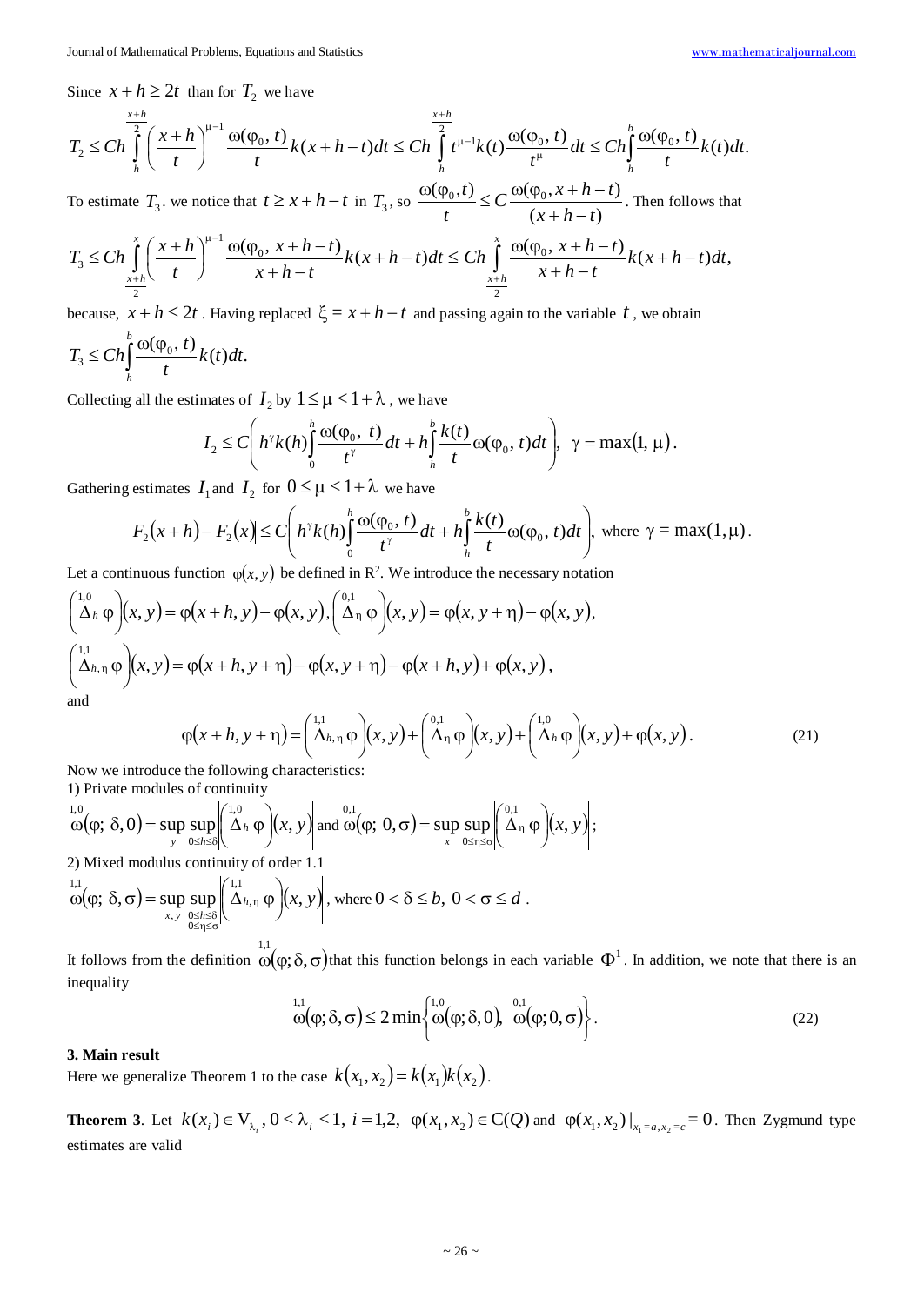$$
L_{0}^{1,0}(\tilde{K}\varphi;h,0) \leq C_{1} \Bigg[ hk(h) \omega(\varphi;h,d) + h \int_{h}^{b-a} \frac{k(t)^{1,1}}{t} \omega(\varphi;t,d) dt \Bigg],
$$
  
\n
$$
\omega(\tilde{K}\varphi;0,\eta) \leq C_{2} \Bigg[ \eta k(\eta) \omega(\varphi;h,\eta) + \eta \int_{\eta}^{d-c} \frac{k(s)^{1,1}}{s} \omega(\varphi;b,s) ds \Bigg],
$$
  
\n
$$
L_{0}^{1,1}(\tilde{K}\varphi;h,\eta) \leq C_{3} \Bigg[ h\eta k(h)k(\eta) \omega(\varphi;h,\eta) + h\eta k(\eta) \int_{h}^{b-a} \frac{k(t)^{1,1}}{t} \omega(\varphi;t,\eta) dt + hk(h)\eta \int_{\eta}^{d-c} \frac{k(s)^{1,1}}{s} \omega(\varphi;h,s) ds +
$$
  
\n
$$
+ h\eta \int_{h}^{b-a} \int_{\eta}^{d-c} \frac{k(t)k(s)^{1,1}}{ts} \omega(\varphi;t,s) dt ds \Bigg].
$$

**Proof.** We will not prove this theorem. For a proof of this theorem, see [13]. Now we generalize Theorem 2 to the cases  $k(x_1, x_2) = k(x_1)k(x_2)$  and  $\rho(x_1, x_2) = \psi(x_1 - a)\psi(x_2 - c)$ .

**Theorem 4.** Let  $k(x_i) \in V_{\lambda_i}$ ,  $0 < \lambda_i < 1$ , and  $\psi(x_i) \in W_{\mu_i}$ ,  $0 < \mu_i < 2$ , where  $i = 1, 2$ . Assume that  $\varphi_0(x_1, x_2) = \varphi(x_1, x_2) \varphi(x_1, x_2) \in \mathbb{C}(\mathcal{Q})$  and  $\varphi_0(x_1, x_2)|_{x_1 = a, x_2 = c} = 0;$  $\frac{\omega(\varphi_0; t, s)}{\zeta} dt ds < \infty$  $δ$ <sub>σ</sub>  $\int^{-a}_{0} \int^{d-c} \frac{\omega(\varphi_{0};t,s)}{t^{\delta}s^{\sigma}}dtds<$ 0 0 *dtds*  $t^{\delta}s$  $\int_a^{b-a} \int_a^{d-c} \omega(\varphi_0; t, s)$ , where  $\delta = \max(1, \mu_1)$ ,  $\sigma = \max(1, \mu_2)$ .

Then the following Zygmund type estimates holds

$$
\omega(\rho K \varphi; h, 0) \le C_1 \left[ h^{\delta} k(h) \int_0^h \frac{\omega(\varphi_0; t, d - c)}{t^{\delta}} dt + h \int_h^{b-a} \frac{\omega(\varphi_0; t, d - c)}{t} k(t) dt \right],
$$
\n(23)

$$
\omega_{0,1}^{0,1} \omega_{0,1}(\rho K \varphi; 0, \eta) \le C_2 \left[ \eta^{\sigma} k(\eta) \int_0^{\eta} \frac{\omega(\varphi_0; b - a, s)}{s^{\sigma}} ds + \eta \int_0^{d-c} \frac{\omega(\varphi_0; b - a, s)}{s} k(s) ds \right],
$$
\n(24)

$$
\omega(\rho K\varphi; h, \eta) \leq C_3 \left[ h^{\delta} \eta^{\sigma} k(h) k(\eta) \int_0^h \int_0^{\frac{n}{2}} \frac{\omega(\varphi_0; t, s)}{t^{\delta} s^{\sigma}} dt ds + h \eta^{\sigma} k(\eta) \int_h^{b-a} \int_0^{\frac{n}{2}} \frac{\omega(\varphi_0; t, s)}{ts^{\sigma}} k(t) dt + h \eta^{\delta} \eta k(\eta) \int_0^h \int_0^{d-c} \frac{\omega(\varphi_0; t, s)}{t^{\delta} s} k(s) dt ds + h \eta \int_h^{b-a} \int_0^{d-c} \frac{\omega(\varphi_0; t, s)}{ts} k(t) k(s) dt ds \right],
$$
\n(25)

если  $0 < \mu_i < 1 + \lambda_i$ ,  $i = 1, 2$ .

**Proof**. Let  $\varphi_0(x_1, x_2) = \rho(x_1, x_2)\varphi(x_1, x_2)$ . We denote

$$
G(x_1, x_2) = (\rho K \varphi)(x_1, x_2) = \int_a^x \int_c^x \frac{\rho(x_1, x_2)}{\rho(t, s)} \varphi_0(t, s) k(x_1 - t) k(x_2 - s) dt ds.
$$
\n(26)

Since we consider the decaying weight function, i.e., the weight function in the form  $\rho(x_1, x_2) = \psi(x_1 - a)\psi(x_2 - c)$ , then the equality

$$
\psi(x_1)\psi(x_2) = [\psi(x_1) - \psi(t)][\psi(x_2) - \psi(s)] + \psi(s)[\psi(x_1) - \psi(t)] + + \psi(t)[\psi(x_2) - \psi(s)] + \psi(t)\psi(s).
$$
\n(27)

Equality (26) can be represented as

$$
G(x_1, x_2) = \int_{a}^{x_1} \int_{c}^{x_2} \varphi_0(t, s) k(x_1 - t) k(x_2 - s) dt ds + \int_{a}^{x_1} \int_{c}^{x_2} B(x_1, x_2; t, s) \varphi_0(t, s) dt ds =
$$
  
=  $G_1(x_1, x_2) + G_2(x_1, x_2)$ . (28)

Here, the question of estimating the modulus of continuity for the first term is solved by us in Theorem 3.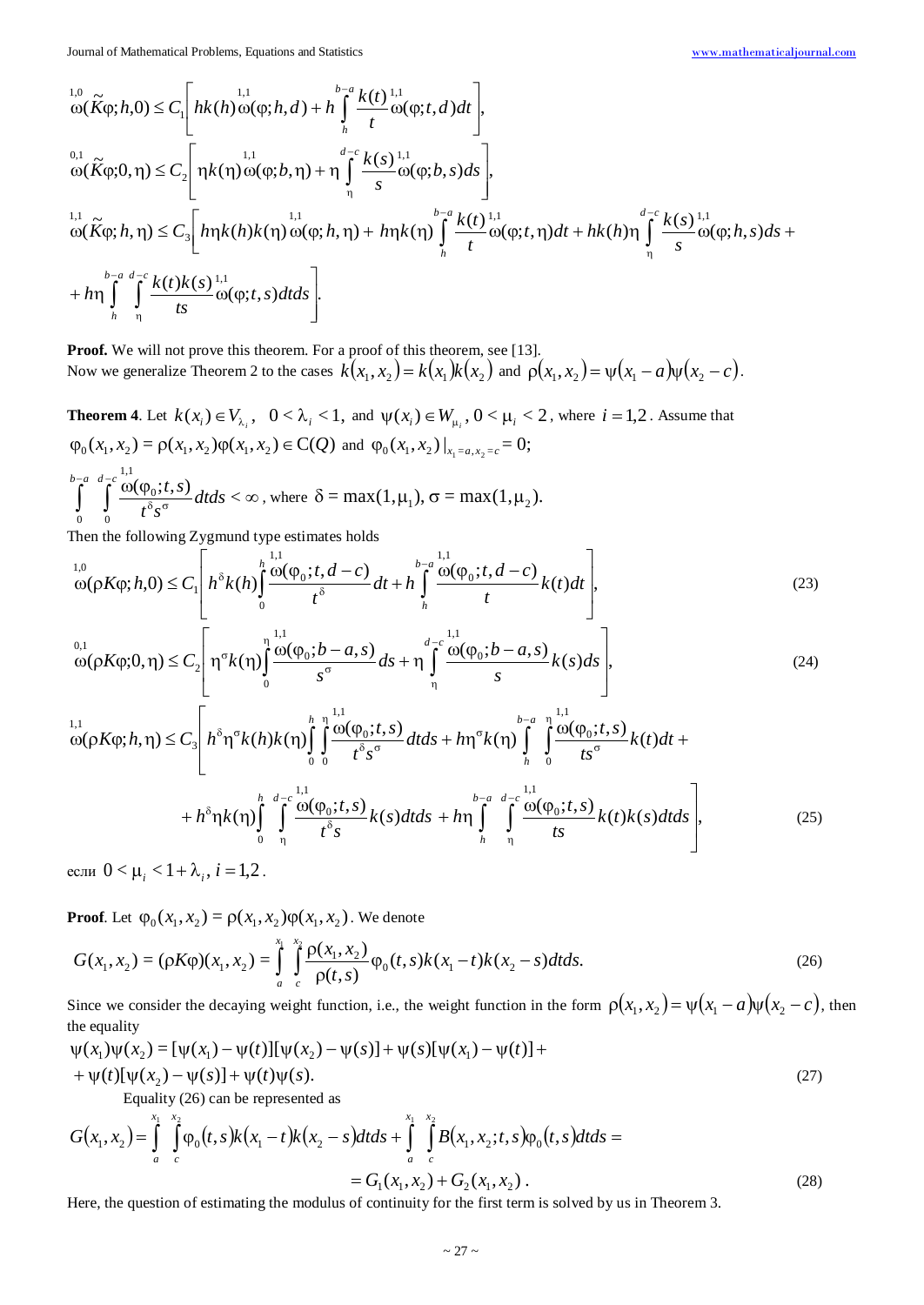Taking into account (27), we represent  $G_2(x_1, x_2)$  in the following form

$$
G_2(x_1, x_2) = \int_{a}^{x_1} \int_{c}^{x_2} B(x_1, t) B(x_2, \tau) \varphi_o(t, s) dt ds + \int_{a}^{x_1} \int_{c}^{x_2} B(x_1, t) k(x_2 - s) \varphi_o(t, s) dt ds +
$$
  
+ 
$$
\int_{a}^{x_1} \int_{c}^{x_2} B(x_2, s) k(x_1 - t) \varphi_o(t, s) dt ds = f_1(x_1, x_2) + f_2(x_1, x_2) + f_3(x_1, x_2),
$$
 (29)

where

$$
B(x_1,t) = \frac{\psi(x_1-a) - \psi(t-a)}{\psi(t-a)} k(x_1-t), \quad B(x_2,s) = \frac{\psi(x_2-c) - \psi(s-c)}{\psi(s-c)} k(x_2-s).
$$

Let us estimate each term  $f_i(x_1, x_2)$ ,  $i = 1, 2, 3$  separately.

Let  $x_1, x_2 + h \in [a, b]$ . Consider the difference

$$
f_1(x_1+h,x_2)-f_1(x_1,x_2)=\int_{x_1}^{x_1+h-x_2} \int_{c}^{x_2} B(x_1+h,t)B(x_2,s)\varphi_0(t,s)dtds+\frac{x_1}{a}\int_{c}^{x_1} D(x_1,h,t)B(x_2,s)\varphi_0(t,s)dtds.
$$

So  $\phi_0(x_1, x_2) \big|_{x_1 = a, x_2 = c} = 0$ , then inequality holds

$$
\left|f_1(x_1+h,x_2)-f_1(x_1,x_2)\right|\leq \int_{x_1}^{x_1+h-x_2} \left|B(x_1+h,t)\right||B(x_2,s)\right| \int_{-\infty}^{1,1} \omega(\varphi_0;t-a,s-c)dtds + \int_{a}^{x_1+x_2} \int_{c}^{1,2} \left|D(x_1,h,t)\right||B(x_2,s)\right| \int_{-\infty}^{1,1} \omega(\varphi_0;t-a,s-c)dtds.
$$

We estimate integral

$$
\int_{c}^{x_2} |B(x_2, s)| \, \mathrm{d}\sigma(\varphi_0; t - a, s - c) \, ds. \tag{30}
$$

Let  $0 < \mu_2 < 1$ . From Lemma 2, we have

$$
\int_{c}^{x_{2}} |B(x_{2}, s)| \omega(\varphi_{0}; t - a, s - c) ds \leq C \int_{c}^{x_{2}} \frac{(x_{2} - s)k(x_{2} - s)^{1,1}}{s - c} \omega(\varphi_{0}; t - a, s - c) ds \leq
$$
\n
$$
\leq C(x_{2} - c)k(x_{2} - c) \int_{0}^{x_{2} - c} \frac{\omega(\varphi_{0}; t - a, s)}{s} ds \leq C(x_{2} - c)k(x_{2} - c) \omega(\varphi_{0}; t - a, x_{2} - c) \leq C \omega(\varphi_{0}; t - a, d - c).
$$

For  $1 \leq \mu_2 < 2$  we taking into account (13), we have

$$
\int_{c}^{x_{2}} |B(x_{2}, s)| \omega(\varphi_{0}; t - a, s - c) ds \leq C \int_{c}^{x_{2}} \left( \frac{x_{2} - c}{s - c} \right)^{\mu_{2} - 1} \frac{x_{2} - s}{s - c} k(x_{2} - s) \omega(\varphi_{0}; t - a, s - c) ds =
$$
\n
$$
= C \int_{0}^{x_{2} - c} \left( \frac{x_{2} - c}{s} \right)^{\mu_{1} - 1} \frac{\omega(\varphi_{0}; t - a, s)}{s} (x_{2} - s + c) k(x_{2} - s + c) ds \leq
$$
\n
$$
\leq C(x_{2} - c)k(x_{2} - c) \int_{0}^{x_{2} - c} \frac{\omega(\varphi_{0}; t - a, s)}{s} ds \leq
$$
\n
$$
\leq C(x_{2} - c)k(x_{2} - c) \omega(\varphi_{0}; t - a, x_{2} - c) \leq C_{1} \omega(\varphi_{0}; t - a, d - c).
$$

Using estimates of (30) and estimates for  $I_1$ ,  $I_2$  from Theorem 2, we obtain estimate by  $0 \le \mu_1 < 1 + \lambda_1$ 

$$
\left|f_1(x_1+h,x_2)-f_1(x_1,x_2)\right|\leq C\left(h^{\delta}k(h)\int_{0}^{h}\frac{\omega(\varphi_0;t,d-c)}{t^{\delta}}dt+h\int_{h}^{h-a}\frac{k(t)^{1,1}}{t}\omega(\varphi_0;t,d-c)dt\right),
$$

where  $\delta = \max(1, \mu_1)$ .

Now, we estimate  $f_2(x_1, x_2)$ . Let  $h > 0$ ;  $x_1, x_1 + h \in [a, b]$ . Consider the difference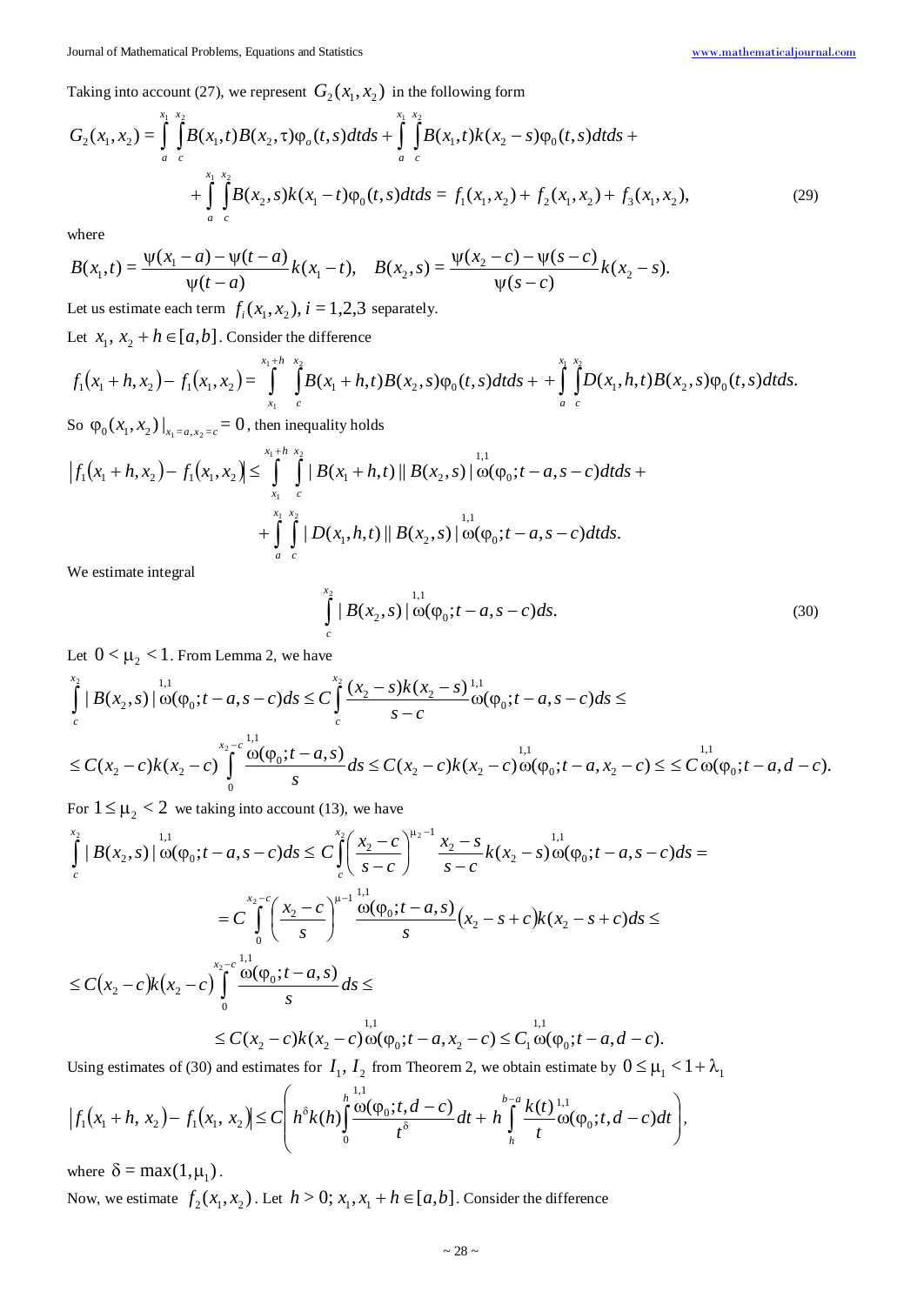Journal of Mathematical Problems, Equations and Statistics [www.mathematicaljournal.com](file://server/test/mathematicaljournal.com/issue/1%20Vol/1%20issue/www.mathematicaljournal.com)

$$
\left|f_{2}(x_{1}+h, x_{2})-f_{2}(x_{1}, x_{2})\right| \leq \int_{x_{1}}^{x_{1}+h} \int_{c}^{x_{2}} |B(x_{1}+h, t)| k(x_{2}-s) \omega(\varphi_{0}; t-a, s-c) dt ds + \int_{a}^{x_{1}} \int_{c}^{x_{2}} |D(x_{1}, h, t)| k(x_{2}-s) \omega(\varphi_{0}; t-a, s-c) dt ds.
$$

So

$$
\int_{c}^{x_{2}} \omega(\varphi_{0}; t-a, s-c) k(x_{2}-s) ds \leq C \omega(\varphi_{0}; t-a, x_{2}-c) \int_{c}^{x_{2}} k(x_{2}-s) ds \leq
$$
  

$$
\leq C \omega(\varphi_{0}; t-a, x_{2}-c) k(x_{2}-c) (x_{2}-c)^{\lambda_{2}} \int_{c}^{x_{2}} \frac{ds}{(x_{2}-s)^{\lambda_{2}}} \leq C \omega(\varphi_{0}; t-a, d-c).
$$

Then we have

$$
\begin{aligned} \left| f_2(x_1 + h, x_2) - f_2(x_1, x_2) \right| &\le C \left( \int_{x_1}^{x_1 + h} \left| B(x_1 + h, t) \right| \omega(\varphi_0; t - a, d - c) dt + \\ &+ \int_a^{x_1} \left| D(x_1, h, t) \right| \omega(\varphi_0; t - a, d - c) dt \right) \end{aligned}
$$

It is easy to verify the validity of the assessment by taking into account the estimates  $I_1$  and  $I_2$  from Theorem 2, if  $0<\mu_1<1+\lambda_1$ 

$$
\left|f_2(x_1+h,x_2)-f_2(x_1,x_2)\right|\leq C\left(h^{\delta}k(h)\int_{0}^{h}\frac{\omega(\varphi_0;t,d-c)}{t^{\delta}}dt+h\int_{h}^{h-a}\frac{\omega(\varphi_0;t,d-c)}{t}k(t)dt\right),
$$

где  $\delta = \max(\mu_1, 1)$ .

Now  $f_3$ , let's evaluate. Imagine the difference

$$
f_3(x_1 + h, x_2) - f_3(x_1, x_2) = \int_{x_1}^{x_1 + h} \int_{c}^{x_2} \varphi_0(t, s) k(x_1 + h - t) B(x_2, s) dt ds + \int_{a}^{x_1} \int_{c}^{x_2} [k(x_1 + h - t) - k(x_1, t)] \varphi_0(t, s) B(x_2, s) dt ds.
$$

Since  $\varphi_0(x_1, c) = 0$  we have

$$
\begin{split}\n\left|f_{3}(x+h, y)-f_{3}(x, y)\right| &\leq \int_{-h}^{0} \int_{c}^{x_{2}} \left| \varphi_{0}(x_{1}-t, s)-\varphi(x_{2}, c) \right| \left| B(x_{2}, s)\right| k(h+t) dt ds + \\
&+ \int_{0}^{x-a} \int_{c}^{y} \left| k(h+t)-k(t) \right| \left| \varphi_{0}(x-t, \tau)-\varphi_{0}(x, c) \right| \left| B(y, \tau) \right| dt d\tau \leq \\
&\leq C \left( \int_{-h}^{0} \int_{c}^{x_{2}} \left| \varphi_{0}(\varphi_{0}; t, s-c) \right| B(x_{2}, s) \right| k(h+t) dt ds + \\
&+ \int_{0}^{x_{1}-a} \int_{c}^{x_{2}} \left| k(h+t)-k(t) \right| \left| \varphi_{0}(t, s-c) \right| B(x_{2}, s) \right| dt ds \right). \n\end{split}
$$

We obtain

$$
\left|f_3(x_1+h,x_2)-f_3(x_1,x_2)\right|\leq C\left(\int\limits_{-h}^{0}\omega(\varphi_0;t,d-c)k(h+t)dt+\int\limits_{0}^{x_1-a} \omega(\varphi_0;t,d-c)\left|k(h+t)-k(t)\right|dt\right).
$$

Using the estimates  $A_1$ ,  $A_2$  from Theorem 1, we obtain the estimate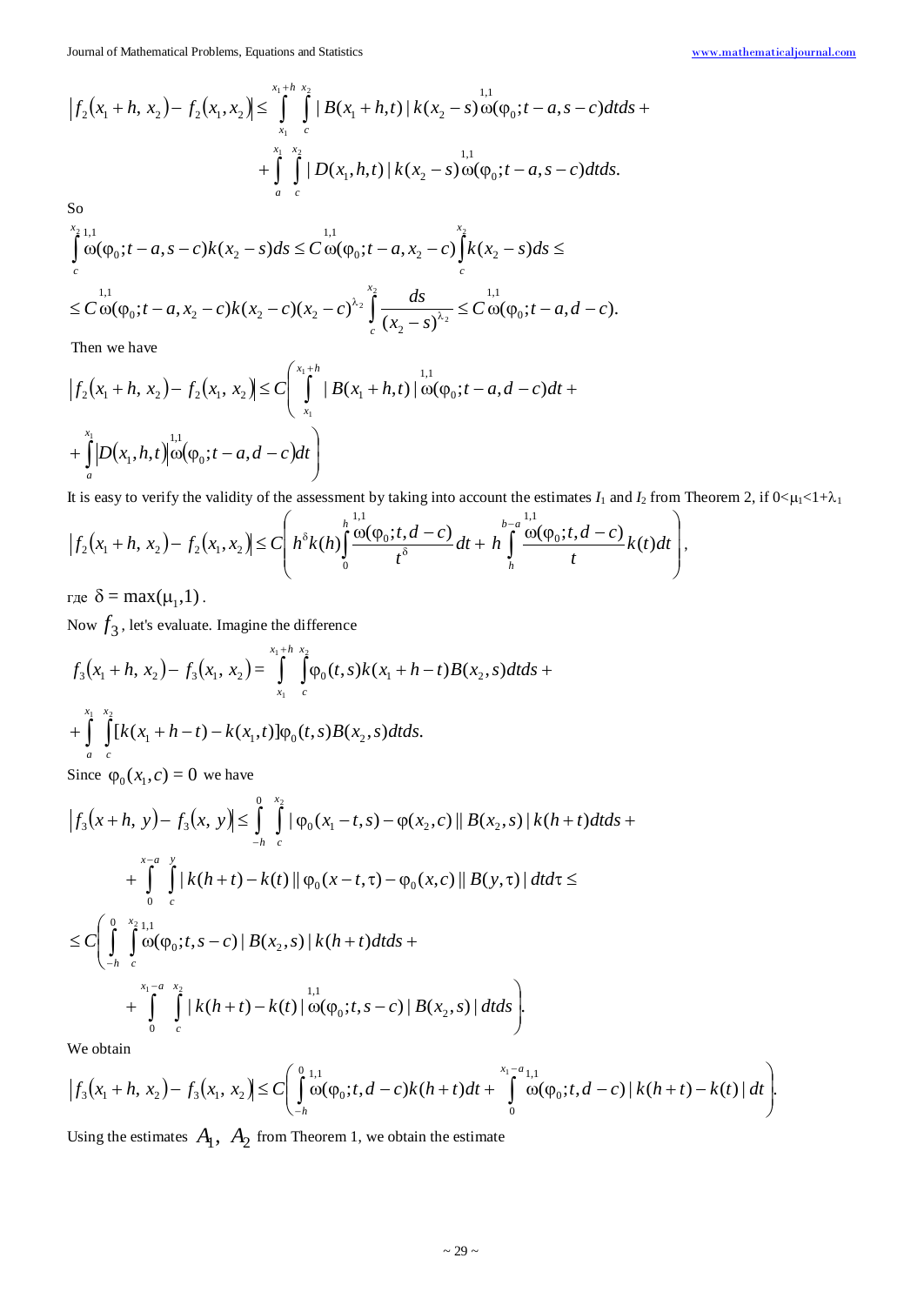$$
\left|f_3(x_1+h,x_2)-f_3(x_1,x_2)\right|\leq C\left(hk(h)\omega(\varphi_0;h,d-c)+h\int\limits_{h}^{b-a}\frac{\omega(\varphi_0;t,d-c)}{t}k(t)dt\right).
$$

Gathering estimates for  $f_1(x_1, x_2)$ ,  $f_2(x_1, x_2)$  and  $f_3(x_1, x_2)$  we obtain

$$
\left|G_2(x_1+h,x_2)-G_2(x_1,x_2)\right|\leq C\left[h^{\delta}k(h)\int\limits_{0}^{h}\frac{\omega(\varphi_0;t,d-c)}{t^{\delta}}dt+h\int\limits_{h}^{b-a}\frac{\omega(\varphi_0;t,d-c)}{t}k(t)dt\right],
$$

where  $\delta = \max(\mu_1, 1)$ .

The estimate

$$
\left|G_2(x_1, x_2 + \eta) - G_2(x_1, x_2)\right| \le C \left[\eta^{\sigma} k(\eta) \int_0^{\eta} \frac{\omega(\varphi_0; b - a, s)}{s^{\sigma}} ds + \eta \int_{\eta}^{d-c} \frac{\omega(\varphi_0; b - a, s)}{s} k(s) ds\right],
$$

 $\sigma = \max(1, \mu_2)$  is symmetrical obtained.

Now, we prove the validity of the estimate (25). Let be  $h, \eta > 0$ ,  $x_1, x_1 + h \in [a, b]$ ,  $x_2, x_2 + \eta \in [c, d]$ . Consider the difference

$$
\begin{aligned}\n&\left(\sum_{h,\eta}^{1,1}G_{2}\right)(x_{1},x_{2}) \leq C\left\{\int_{x_{1}}^{x_{1}+h} \int_{x_{2}}^{x_{2}+h} B(x_{2}+h,t)B(x_{2}+\eta,s)\varphi_{0}(t,s)dt ds + \right.\\& +\int_{a}^{x_{1}} \int_{c}^{x_{2}} D(x_{1},h,t)D(x_{2},\eta,s)\varphi_{0}(t,s)dt ds + \int_{x_{1}}^{x_{1}+h} \int_{c}^{x_{2}} B(x_{1}+h,t)D(x_{2},\eta,s)\varphi_{0}(t,s)dt ds + \right.\\& +\int_{a}^{x_{1}} \int_{x_{1}}^{x_{1}+h} D(x_{1},h,t)B(x_{2}+\eta,s)\varphi_{0}(t,s)dt ds + \int_{x_{1}}^{x_{1}+h} \int_{-\eta}^{0} k(\eta+s)B(x_{1}+h,t)\varphi_{0}(t,s)dt ds + \left. + \int_{x_{1}}^{x_{1}+h} \int_{0}^{x_{2}-c} B(x_{1}+h,t)\left[k(\eta+s)-k(s)\right]\varphi_{0}(t,s)dt ds + \int_{a_{1}}^{x_{1}} \int_{-\eta}^{0} D(x_{1},h,t)k(\eta+s)\varphi_{0}(t,s)dt ds + \right.\\& +\int_{a_{1}}^{x_{1}} \int_{0}^{x_{2}-c} D(x_{1},h,t)\left[k(\eta+s)-k(s)\right]\varphi_{0}(t,s)dt ds + \int_{-h}^{0} \int_{x_{2}}^{x_{2}+h} k(h+t)B(x_{2}+\eta,s)\varphi_{0}(t,s)dt ds + \left. + \int_{0}^{x_{1}-a} \int_{x_{2}}^{x_{1}-h} \int_{x_{1}}^{x_{1}-a} \int_{x_{2}}^{x_{2}+h} \left[k(h+t)-k(t)\right]B(x_{2}+\eta,s)\varphi_{0}(t,s)dt ds + \int_{-h}^{0} \int_{c}^{x_{2}} k(h+t)D(x_{2},\eta,s)\varphi_{0}(t,s)dt ds + \left. + \int_{0}^{x_{1}-a} \int_{x_{2}}^{x_{2}} \int_{c}^{x_{1}} k(h+t) - k(t)D(x_{2},\eta,s)\varphi_{0}(t,s)dt ds \right\}.\n\end{aligned}
$$

Since  $\varphi_0(x_1, x_2)|_{x_1 = a, x_2 = c} = 0$  then the inequalities

$$
\left| \left( \bigwedge_{A_{n}}^{1,1} G_{2} \right) (x_{1}, x_{2}) \right| \leq C \left| \int_{x_{1}}^{x_{1} + h} \bigwedge_{x_{2} + \eta_{2}}^{x_{2} + \eta_{2}} B(x_{2} + h, t) B(x_{2} + \eta, s) \omega(\varphi_{0}; t - a, s - c) dt ds + \right|_{x_{1}}^{1,1} \int_{a}^{1,1} D(x_{1}, h, t) D(x_{2}, \eta, s) \omega(\varphi_{0}; t - a, s - c) dt ds + \int_{x_{1}}^{x_{1} + h} \bigwedge_{x_{2}}^{x_{2}} B(x_{1} + h, t) D(x_{2}, \eta, s) \omega(\varphi_{0}; t - a, s - c) dt ds + \int_{x_{1}}^{1,1} \int_{c}^{1,1} D(x_{1}, h, t) B(x_{2} + \eta, s) \omega(\varphi_{0}; t - a, s - c) dt ds + \int_{x_{1}}^{1,1} \int_{x_{1}}^{1,1} k(\eta + s) B(x_{1} + h, t) \omega(\varphi_{0}; t - a, s) dt ds + \int_{x_{1}}^{1,1} \int_{x_{1}}^{1} k(\eta + s) B(x_{1} + h, t) \omega(\varphi_{0}; t - a, s) dt ds + \int_{x_{1}}^{x_{1} + h} \int_{x_{2} - c}^{1} B(x_{1} + h, t) [k(\eta + s) - k(s)] \omega(\varphi_{0}; t - a, s) dt ds + \int_{a - \eta_{1}}^{x_{1}} \int_{a}^{1} D(x_{1}, h, t) k(\eta + s) \omega(\varphi_{0}; t - a, s) dt ds + \int_{a - \eta_{1}}^{1,1} \int_{a}^{1} D(x_{1}, h, t) K(\eta + s) \omega(\varphi_{0}; t - a, s) dt ds + \int_{a - \eta_{1}}^{1,1} \int_{a}^{1} B(x_{1} + h, t) [k(\eta + s) - k(s)] \omega(\varphi_{0}; t - a, s) dt ds + \int_{a - \eta_{1}}^{1} \int_{a}^{1} D(x_{1}, h, t) K(\eta + s) \omega(\varphi_{0}; t - a, s) dt ds + \int_{x_{1}}^{1} \int_{a}^{1} B(x_{1} + h, t) K(\eta + s) \omega(\varphi_{0
$$